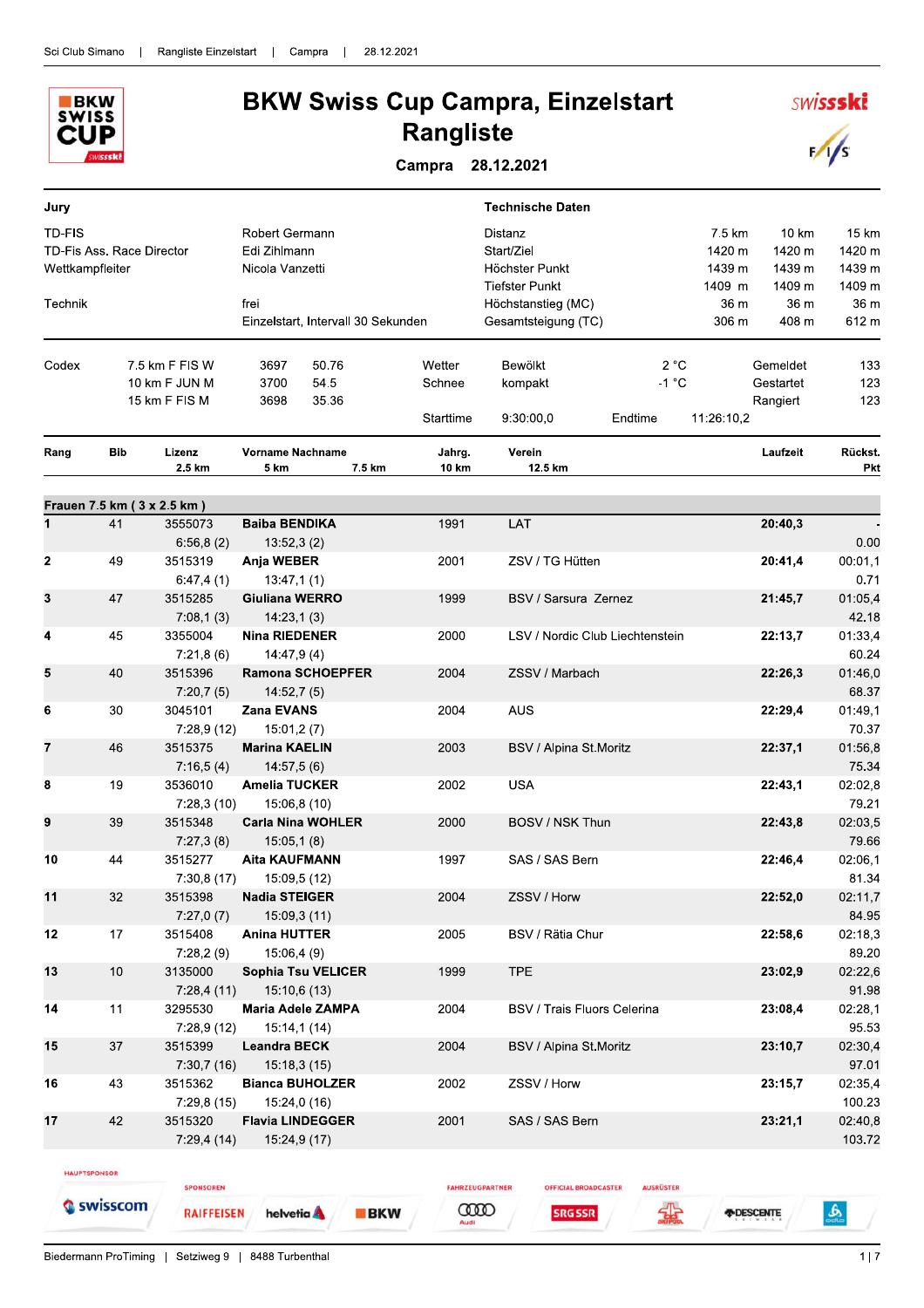| Sci Club Simano |                |                       | Rangliste Einzelstart   Campra  <br>28.12.2021 |                 |                                      |          |                       |
|-----------------|----------------|-----------------------|------------------------------------------------|-----------------|--------------------------------------|----------|-----------------------|
| Rang            | Bib            | Lizenz<br>2.5 km      | Vorname Nachname<br>7.5 km<br>5 km             | Jahrg.<br>10 km | Verein<br>12.5 km                    | Laufzeit | Rückst.<br><b>Pkt</b> |
| 18              | 12             | 3515402               | <b>Estelle DARBELLAY</b>                       | 2005            | SVAL / Val Ferret                    | 23:31,0  | 02:50,7               |
|                 |                | 7:49,9 (23)           | 15:48,6 (22)                                   |                 |                                      |          | 110.10                |
| 19              | $\mathbf{1}$   | 3515179               | <b>Christa JAEGER</b>                          | 1992            | SSW / Vättis                         | 23:31,5  | 02:51,2               |
|                 |                | 7:43,2(20)            | 15:41,5 (19)                                   |                 |                                      |          | 110.42                |
| 20              | 28             | 3355005               | <b>Annalena SCHOCHER</b>                       | 2000            | LSV / Nordic Club Liechtenstein      | 23:36,6  | 02:56,3               |
|                 |                | 7:51,3(25)            | 15:51,9 (24)                                   |                 |                                      |          | 113.71                |
| 21              | 36             | 3515359<br>7:50,7(24) | <b>Selina HAAS</b><br>15:50,9 (23)             | 2002            | ZSSV / Marbach                       | 23:45,0  | 03:04,7<br>119.13     |
| 22              | 26             | 3515335               | <b>Celine MEISSER</b>                          | 2001            | BSV / Davos                          | 23:54,5  | 03:14,2               |
|                 |                | 7:47,4 (22)           | 15:45,6 (21)                                   |                 |                                      |          | 125.26                |
| 23              | 38             | 3515360               | <b>Malia ELMER</b>                             | 2002            | OSSV / Riedern                       | 23:57,1  | 03:16,8               |
|                 |                | 7:34,6(18)            | 15:39,9 (18)                                   |                 |                                      |          | 126.94                |
| 24              | 22             | 3045087               | <b>Phoebe CRIDLAND</b>                         | 2001            | <b>AUS</b>                           | 24:01,2  | 03:20,9               |
|                 |                | 7:47,3 (21)           | 15:55,0 (25)                                   |                 |                                      |          | 129.58                |
| 25              | 34             | 3515356               | <b>Helena GUNTERN</b>                          | 2002            | BSV / Sarsura Zernez                 | 24:05,0  | 03:24,7               |
|                 |                | 7:42,2 (19)           | 15:45,2 (20)                                   |                 |                                      |          | 132.03                |
| 26              | 29             | 3515329               | <b>Leane CHERIX</b>                            | 2001            | SROM / Bex                           | 24:22,4  | 03:42,1               |
|                 |                | 7:54,8 (26)           | 16:12,8 (26)                                   |                 |                                      |          | 143.26                |
| 27              | 8              | 3515404               | <b>Sophie REY</b>                              | 2005            | SVAL / Les Pionniers du Val d'Hérens | 24:47,8  | 04:07,5               |
|                 |                | 8:17,1(34)            | 16:40,6 (31)                                   |                 |                                      |          | 159.64                |
| 28              | 13             | 3515370               | <b>Charlotte DESCHENAUX</b>                    | 2003            | <b>SROM / Glisse Club Romont</b>     | 24:51,3  | 04:11,0               |
|                 |                | 8:12,3(32)            | 16:36,3 (29)                                   |                 |                                      |          | 161.90                |
| 29              | 21             | 3515376               | <b>Fiona CHRISTEN</b>                          | 2003            | ZSSV / Unterschächen                 | 24:52,5  | 04:12,2               |
|                 |                | 8:19,4(36)            | 16:33,3 (28)                                   |                 |                                      |          | 162.67                |
| 30              | 23             | 3515361               | <b>Julia HAUSER</b>                            | 2002            | OSSV / Riedern                       | 25:04,3  | 04:24,0               |
|                 |                | 8:03,5(28)            | 16:37,7 (30)                                   |                 |                                      |          | 170.28                |
| 31              | 25             | 3515383               | <b>Sarah MEISSER</b>                           | 2003            | BSV / Davos                          | 25:05,5  | 04:25,2               |
|                 |                | 8:03,2(27)            | 16:29,4 (27)                                   |                 |                                      |          | 171.06                |
| 32              | 16             | 3515377               | Svenja KIENHOLZ                                | 2003            | BOSV / Nordischer SC-Oberhasli       | 25:19,7  | 04:39,4               |
|                 |                | 8:10,8(30)            | 16:44,8 (32)                                   |                 |                                      |          | 180.21                |
| 32              | 18             | 3515393               | <b>Lea ZIMMERMANN</b>                          | 2004            | BSV / Davos                          | 25:19,7  | 04:39,4               |
|                 |                | 8:12,1(31)            | 16:46,0 (33)                                   |                 |                                      |          | 180.21                |
| 34              | 24             | 3515394               | <b>Celia RUEEGG</b>                            | 2004            | ZSV / Am Bachtel                     | 25:37,2  | 04:56,9               |
|                 |                | 8:07,6(29)            | 16:52,7 (34)                                   |                 |                                      |          | 191.50                |
| 35              | 7              | 3245028               | <b>Sara PONYA</b>                              | 1999            | <b>HUN</b>                           | 25:37,5  | 04:57,2               |
|                 |                | 8:29,6(40)            | 17:04,0 (37)                                   |                 |                                      |          | 191.70                |
| 36              | 31             | 3515368               | <b>Fiona TRIEBS</b>                            | 2003            | BSV / Sarsura Zernez                 | 25:37,7  | 04:57,4               |
|                 |                | 8:18,1(35)            | 16:56,9 (35)                                   |                 |                                      |          | 191.82                |
| 37              | 5              | 3515403               | <b>Tabea KNOBEL</b>                            | 2005            | ZSV / Am Bachtel                     | 25:38,0  | 04:57,7               |
|                 |                | 8:23,0(37)            | 17:03,5 (36)                                   |                 |                                      |          | 192.02                |
| 38              | 27             | 3515371               | <b>Noemie CHARRIERE</b>                        | 2003            | SROM / Im Fang                       | 25:46,9  | 05:06,6               |
|                 |                | 8:15,9(33)            | 17:08,9 (38)                                   |                 |                                      |          | 197.76                |
| 39              | 15             | 3195297               | <b>Sidonie PERRILLAT MONET</b>                 | 2000            | <b>FRA</b>                           | 26:19,4  | 05:39,1               |
|                 |                | 8:28,1(38)            | 17:26,0 (39)                                   |                 |                                      |          | 218.72                |
| 40              | 14             | 3045095               | <b>Hannah PRICE</b>                            | 2001            | AUS                                  | 26:43,1  | 06:02,8               |
|                 |                | 8:39,9(41)            | 17:42,1 (40)                                   |                 |                                      |          | 234.01                |
| 41              | 9              | 3515387               | <b>Luana FEUBLI</b>                            | 2003            | ZSSV / Buren - Oberdorf              | 27:00,0  | 06:19,7               |
|                 |                | 8:28,5(39)            | 17:48,8 (41)                                   |                 |                                      |          | 244.91                |
| 42              | 4              | 3515401               | <b>Jeanne PERRITAZ</b>                         | 2005            | SROM / Im Fang                       | 27:08,0  | 06:27,7               |
|                 |                | 8:51,5(43)            | 18:03,8 (42)                                   |                 |                                      |          | 250.07                |
| 43              | 6              | 3515391               | <b>Elina BIDERBOST</b>                         | 2004            | SVAL / Obergoms                      | 27:45,3  | 07:05,0               |
|                 |                | 8:50,1(42)            | 18:26,8 (43)                                   |                 |                                      |          | 274.13                |
| 44              | 20             | 3515385               | <b>Lilou FREIHOLZ</b>                          | 2003            | SROM / Vallée de Joux                | 28:34,9  | 07:54,6               |
|                 |                | 9:15,9(44)            | 19:02,4 (44)                                   |                 |                                      |          | 306.12                |
| <b>DNS</b>      | $\overline{2}$ | 3615004               | <b>Raissa MAGNIN</b>                           | 1974            | PHI                                  |          |                       |
|                 |                |                       |                                                |                 |                                      |          |                       |

HAUPTSPONSOR

SPONSOREN Swisscom **RAIFFEISEN** 

**BKW** 

helvetia A

**OFFICIAL BROADCASTER SRG SSR** 

FAHRZEUGPARTNER

**COOD** 

AUSRÜSTER 霏

*FDESCENTE* 

 $\frac{1}{2}$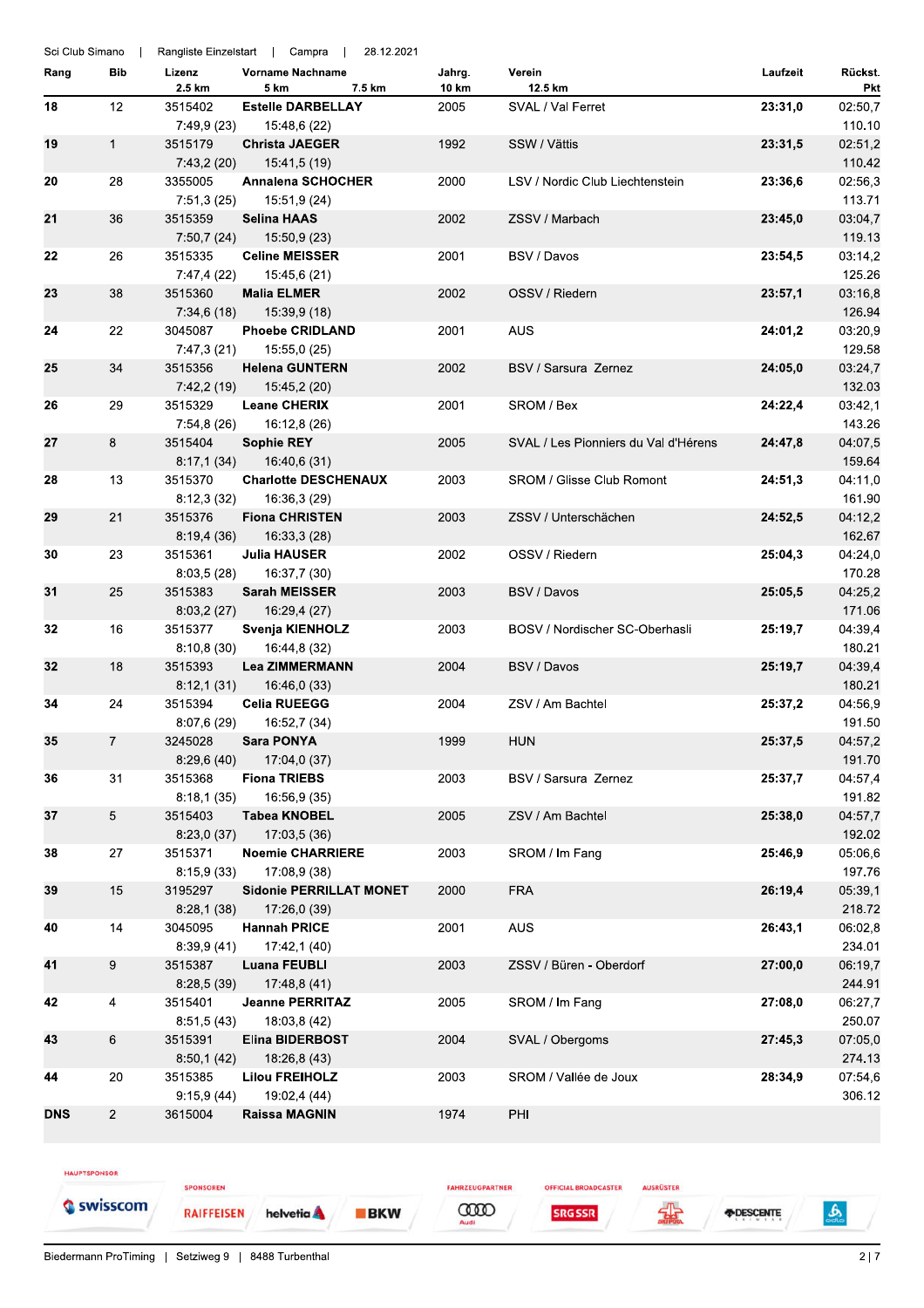|            | 28.12.2021<br>Sci Club Simano<br>Rangliste Einzelstart<br>Campra |         |                                |        |                  |          |         |  |  |
|------------|------------------------------------------------------------------|---------|--------------------------------|--------|------------------|----------|---------|--|--|
| Rang       | Bib                                                              | Lizenz  | Vorname Nachname               | Jahrg. | Verein           | Laufzeit | Rückst. |  |  |
|            |                                                                  | 2.5 km  | 5 km<br>7.5 km                 | 10 km  | 12.5 km          |          | Pkt     |  |  |
| <b>DNS</b> | 3                                                                | 3515407 | <b>Loane PELLATON</b>          | 2005   | GJ / La Brévine  |          |         |  |  |
| <b>DNS</b> | 33                                                               | 3035007 | <b>Maria Cecilia DOMINGUEZ</b> | 1981   | <b>ARG</b>       |          |         |  |  |
| <b>DNS</b> | 35                                                               | 3515386 | <b>Elyne MOOSER</b>            | 2004   | SROM / Im Fang   |          |         |  |  |
| <b>DNS</b> | 48                                                               | 3515357 | <b>Siri WIGGER</b>             | 2003   | ZSV / Am Bachtel |          |         |  |  |

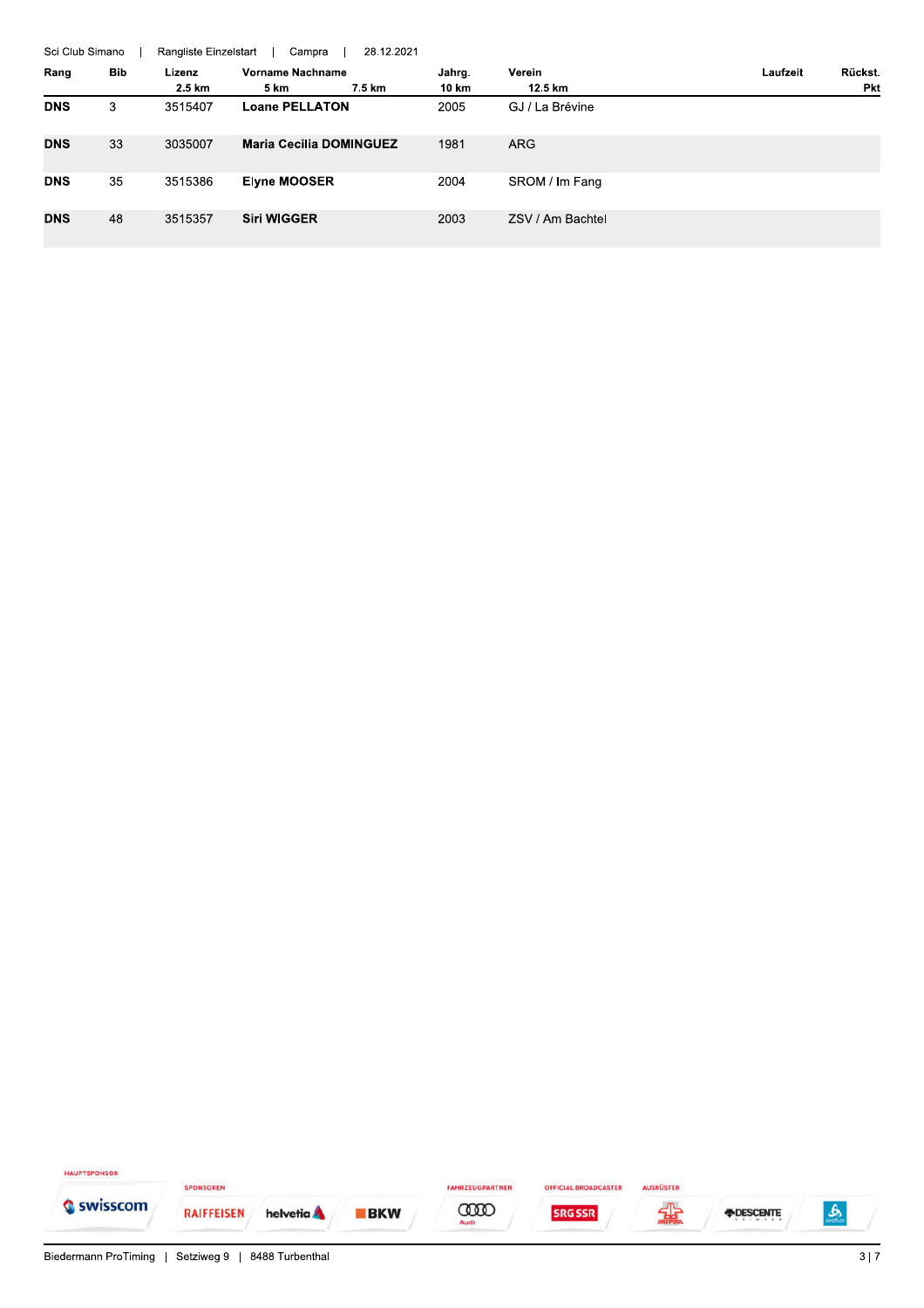| Sci Club Simano |     |                               | Rangliste Einzelstart   Campra       | 28.12.2021   |        |                                 |          |                  |
|-----------------|-----|-------------------------------|--------------------------------------|--------------|--------|---------------------------------|----------|------------------|
| Rang            | Bib | Lizenz                        | <b>Vorname Nachname</b>              |              | Jahrg. | Verein                          | Laufzeit | Rückst.          |
|                 |     | 2.5 km                        | 5 km                                 | 7.5 km       | 10 km  | 12.5 km                         |          | Pkt              |
|                 |     | Männer U20 10 km (4 x 2.5 km) |                                      |              |        |                                 |          |                  |
| 1               | 108 | 3510729                       | <b>Fabrizio ALBASINI</b>             |              | 2003   | BSV / Alpina St.Moritz          | 24:47,1  |                  |
|                 |     | 6:05,5(3)                     | 12:22,6(3)                           | 18:36,4(2)   |        |                                 |          | 0.00             |
| $\mathbf{2}$    | 95  | 3510784                       | <b>Isai NAEFF</b>                    |              | 2005   | <b>BSV / Lischana Scuol</b>     | 25:02,5  | 00:15,4          |
|                 |     | 5:54,7(1)                     | 12:11,0(1)                           | 18:35,5(1)   |        |                                 |          | 8.28             |
| 3               | 110 | 3510710                       | <b>Antonin SAVARY</b>                |              | 2002   | SROM / Riaz                     | 25:03,0  | 00:15,9          |
|                 |     | 5:58,3(2)                     | 12:19,2(2)                           | 18:47,9 (3)  |        |                                 |          | 8.55             |
| 4               | 109 | 3510747                       | <b>Pierrick COTTIER</b>              |              | 2003   | SROM / Im Fang                  | 25:07,5  | 00:20,4          |
|                 |     | 6:07,1(4)                     | 12:32,1(4)                           | 18:54,7(4)   |        |                                 |          | 10.97            |
| 5               | 98  | 3510700                       | <b>Andrin ZUEGER</b>                 |              | 2002   | BSV / Rätia Chur                | 25:59,9  | 01:12,8          |
|                 |     | 6:14,9(8)                     | 12:45,0(6)                           | 19:18,8(6)   |        |                                 |          | 39.16            |
| 6               | 107 | 3510707<br>6:09,7(5)          | <b>Gianluca WALPEN</b><br>12:42,0(5) | 19:16,1(5)   | 2002   | BSV / Piz Ot Samedan            | 26:01,1  | 01:14,0<br>39.81 |
| 7               | 101 | 3510726                       | <b>Jan FAESSLER</b>                  |              | 2003   | OSSV / Speer Ebnat-Kappel       | 26:11,2  | 01:24,1          |
|                 |     | 6:20,5(13)                    | 12:50,3(9)                           | 19:36,0 (9)  |        |                                 |          | 45.24            |
| 8               | 96  | 3510772                       | <b>Jon-Fadri NUFER</b>               |              | 2004   | BSV / Sedrun-Tujetsch           | 26:12,1  | 01:25,0          |
|                 |     | 6:20,9(14)                    | 12:51,2 (10)                         | 19:34,3(8)   |        |                                 |          | 45.73            |
| 9               | 105 | 3350013                       | <b>Robin FROMMELT</b>                |              | 2002   | LSV / Nordic Club Liechtenstein | 26:15,1  | 01:28,0          |
|                 |     | 6:14,0(7)                     | 12:46,8(7)                           | 19:28,6 (7)  |        |                                 |          | 47.34            |
| 10              | 99  | 3510725                       | <b>Samuel NEUHAUS</b>                |              | 2003   | SSM / Plasselb                  | 26:27,0  | 01:39,9          |
|                 |     | 6:28,5(17)                    | 13:09,1 (16)                         | 19:53,5 (13) |        |                                 |          | 53.74            |
| 11              | 97  | 3510779                       | <b>Roman ALDER</b>                   |              | 2004   | BSV / Bernina Pontresina        | 26:34,8  | 01:47,7          |
|                 |     | 6:16,3(9)                     | 12:50,0(8)                           | 19:37,4 (10) |        |                                 |          | 57.94            |
| 12              | 103 | 3510782                       | <b>Silvan HAUSER</b>                 |              | 2004   | OSSV / Riedern                  | 26:35,9  | 01:48,8          |
| 13              | 90  | 6:11,6(6)<br>3510775          | 12:55,6 (11)<br><b>Maxime BEGUIN</b> | 19:50,8 (11) | 2004   | GJ / Vue-des-Alpes              | 26:47,8  | 58.53<br>02:00,7 |
|                 |     | 6:30,1(22)                    | 13:06,6 (14)                         | 19:58,7 (15) |        |                                 |          | 64.93            |
| 14              | 104 | 3510713                       | <b>Ilan PITTIER</b>                  |              | 2003   | GJ / Vue des Alpes              | 26:48,8  | 02:01,7          |
|                 |     | 6:37,9(26)                    | 13:35,2 (27)                         | 20:24,4 (23) |        |                                 |          | 65.47            |
| 15              | 89  | 3510754                       | <b>Gian-Andri MUELLER</b>            |              | 2003   | SAS / SAS Bern                  | 26:51,5  | 02:04,4          |
|                 |     | 6:29,0(19)                    | 13:11,0 (17)                         | 19:58,4 (14) |        |                                 |          | 66.92            |
| 16              | 82  | 3510776                       | <b>Leo GUENIN</b>                    |              | 2004   | GJ / Vue-des-Alpes              | 26:56,1  | 02:09,0          |
|                 |     | 6:28,8(18)                    | 13:08,4 (15)                         | 20:05,6 (18) |        |                                 |          | 69.40            |
| 17              | 80  | 3510774                       | <b>Flavio DURRER</b>                 |              | 2004   | LSV / Nordic Club Liechtenstein | 26:57,1  | 02:10,0          |
|                 |     | 6:30,0(21)                    | 13:11,2 (18)                         | 19:59,0 (16) |        |                                 |          | 69.93            |
| 18              | 67  | 3510792                       | Luc COTTIER                          |              | 2005   | SROM / Im Fang                  | 27:00,7  | 02:13,6          |
| 19              | 106 | 6:40,2(31)<br>3510697         | 13:27,0 (23)<br><b>David KNOBEL</b>  | 20:10,9 (21) | 2002   | ZSV / Am Bachtel                | 27:02,7  | 71.87<br>02:15,6 |
|                 |     | 6:29.3(20)                    | 13:13,1(19)                          | 19:53,1 (12) |        |                                 |          | 72.95            |
| 20              | 87  | 3510704                       | <b>Filippo GADIENT</b>               |              | 2002   | BSV / Alpina St.Moritz          | 27:06,2  | 02:19.1          |
|                 |     | 6:18,7(11)                    | 13:04,9 (13)                         | 20:03,7 (17) |        |                                 |          | 74.83            |
| 21              | 91  | 3510773                       | <b>Sven BUHOLZER</b>                 |              | 2004   | ZSSV / Horw                     | 27:13,2  | 02:26,1          |
|                 |     | 6:40,6(32)                    | 13:26,2 (22)                         | 20:19,4 (22) |        |                                 |          | 78.60            |
| 22              | 102 | 3510758                       | <b>Silvan DURRER</b>                 |              | 2004   | ZSV / Drusberg                  | 27:15,5  | 02:28,4          |
|                 |     | 6:17,3(10)                    | 13:04,7 (12)                         | 20:10,2 (19) |        |                                 |          | 79.83            |
| 23              | 100 | 3510731                       | <b>Noe NAEFF</b>                     |              | 2003   | BSV / Lischana Scuol            | 27:20,5  | 02:33,4          |
|                 |     | 6:18,8(12)                    | 13:14,1(20)                          | 20:10,6 (20) |        |                                 |          | 82.52            |
| 24              | 73  | 3510787                       | <b>Silvan LAUBER</b>                 |              | 2005   | ZSSV / Horw                     | 27:26,2  | 02:39,1          |
|                 |     | 6:36,3(24)                    | 13:31,3(25)                          | 20:28,2 (25) |        |                                 |          | 85.59            |
| 25              | 84  | 3510781<br>6:43,4(35)         | <b>Elie BALLAY</b><br>13:39,1 (30)   | 20:39,0 (27) | 2004   | SROM / Bex                      | 27:28,3  | 02:41,2<br>86.72 |
| 26              | 88  | 3510695                       | <b>Gianluca WENGER</b>               |              | 2002   | BSV / Davos                     | 27:33,8  | 02:46,7          |
|                 |     | 6:25,8(15)                    | 13:17,0 (21)                         | 20:25,6 (24) |        |                                 |          | 89.68            |
| 27              | 68  | 3510786                       | <b>Julian EMMENEGGER</b>             |              | 2005   | ZSSV / Flühli                   | 27:40,2  | 02:53,1          |
|                 |     | 6:38,6(27)                    | 13:38,3 (28)                         | 20:42,5 (28) |        |                                 |          | 93.12            |
|                 |     |                               |                                      |              |        |                                 |          |                  |

HAUPTSPONSOR

Swisscom

**RAIFFEISEN** helvetia A FAHRZEUGPARTNER **OFFICIAL BROADCASTER SRG SSR** 

**COOD** 

**BKW** 

AUSRÜSTER

霏

*FDESCENTE* 

Biedermann ProTiming | Setziweg 9 | 8488 Turbenthal

SPONSOREN

 $\frac{1}{2}$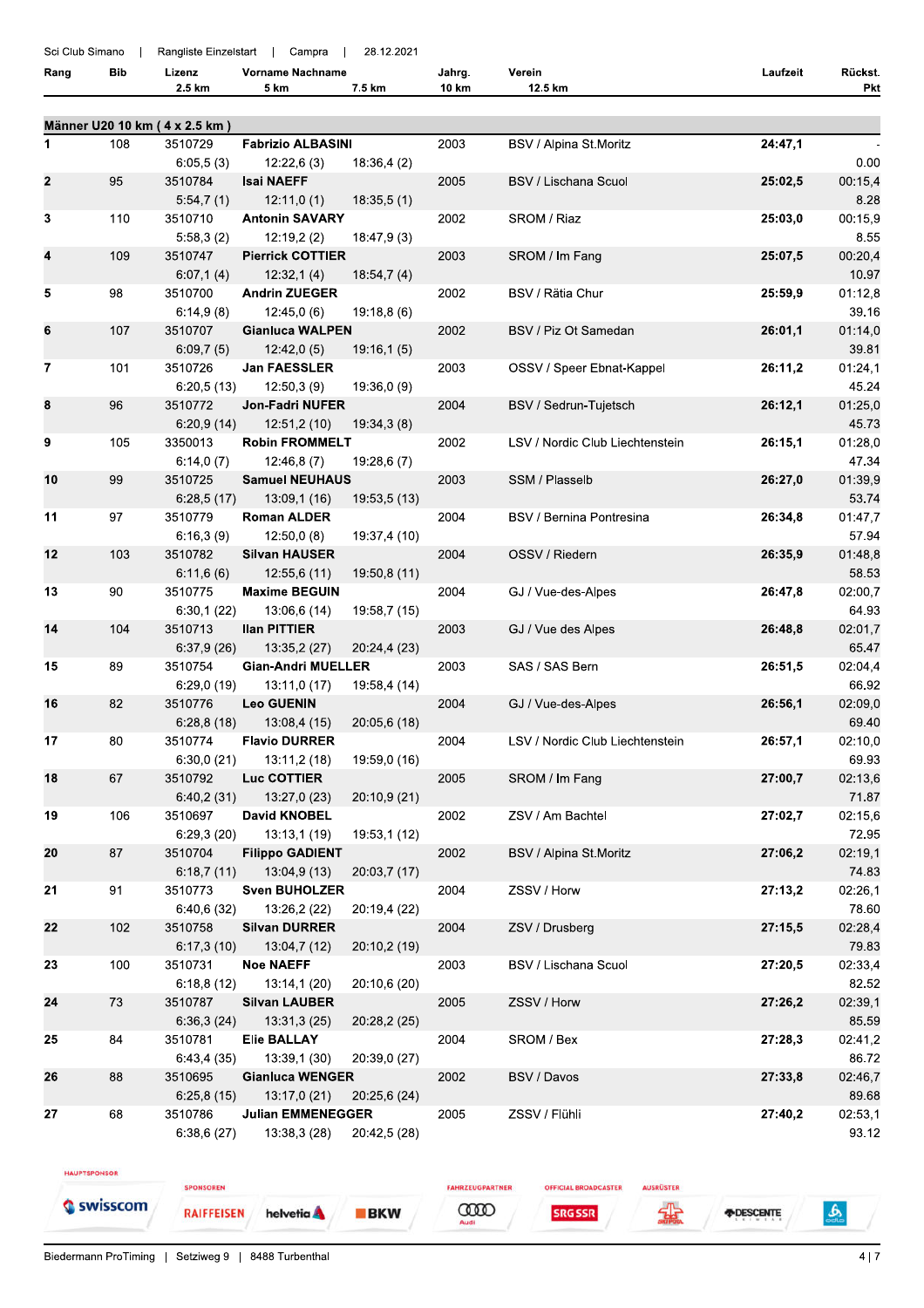| Sci Club Simano |     |                  | Rangliste Einzelstart   Campra  | 28.12.2021   |                 |                                       |          |                |
|-----------------|-----|------------------|---------------------------------|--------------|-----------------|---------------------------------------|----------|----------------|
| Rang            | Bib | Lizenz<br>2.5 km | <b>Vorname Nachname</b><br>5 km | 7.5 km       | Jahrg.<br>10 km | Verein<br>12.5 km                     | Laufzeit | Rückst.<br>Pkt |
| 28              | 86  | 3510742          | Elia BETI                       |              | 2003            | BSV / Bernina Pontresina              | 27:42,8  | 02:55,7        |
|                 |     | 6:48,2(38)       | 13:35,1 (26)                    | 20:34,1 (26) |                 |                                       |          | 94.52          |
| 29              | 71  | 3510788          | Janik JOOS                      |              | 2005            | ZSSV / Horw                           | 27:46,3  | 02:59,2        |
|                 |     | 6:43,5(36)       | 13:42,9 (32)                    | 20:48,1 (32) |                 |                                       |          | 96.40          |
| 30              | 76  | 3510762          | <b>Matthias RIEBLI</b>          |              | 2004            | ZSSV / Schwendi-Langis                | 27:46,4  | 02:59,3        |
|                 |     | 6:37,7(25)       | 13:44,2 (33)                    | 20:44,2 (29) |                 |                                       |          | 96.46          |
| 31              | 85  | 3510696          | <b>Gino BRAENDLI</b>            |              | 2002            | BSV / Davos                           | 27:46,9  | 02:59,8        |
|                 |     | 6:27,8(16)       | 13:29,8 (24)                    | 20:44,2 (29) |                 |                                       |          | 96.73          |
| 32              | 94  | 3510732          | <b>Ivan FAHNER</b>              |              | 2003            | BOSV / Nordischer SC-Oberhasli        | 27:57,6  | 03:10,5        |
|                 |     | 6:39,6(29)       | 13:38,6 (29)                    | 20:45,8 (31) |                 |                                       |          | 102.48         |
| 33              | 63  | 3060030          | <b>Samuel MAES</b>              |              | 2005            | BEL                                   | 28:09,5  | 03:22,4        |
|                 |     | 6:54,3(42)       | 13:59,9 (37)                    | 21:05,3 (36) |                 |                                       |          | 108.88         |
| 34              | 61  | 3510803          | <b>Normand SAVARY</b>           |              | 2005            | SROM / Riaz                           | 28:10,6  | 03:23,5        |
|                 |     | 7:00,7(44)       | 14:07,7 (41)                    | 21:13,5 (38) |                 |                                       |          | 109.47         |
| 35              | 78  | 3510734          | <b>Lucien PIGUET</b>            |              | 2003            | <b>SROM / Goupils Alpes Vaudoises</b> | 28:14,3  | 03:27,2        |
|                 |     | 6:39,9(30)       | 13:46,8 (35)                    | 21:02,5 (34) |                 |                                       |          | 111.47         |
| 36              | 75  | 3510769          | <b>Claudio CANTIENI</b>         |              | 2004            | BSV / Piz Ot Samedan                  | 28:16,6  | 03:29,5        |
|                 |     | 6:58,4(43)       | 14:03,4 (39)                    | 21:11,8 (37) |                 |                                       |          | 112.70         |
| 37              | 81  | 3350012          | <b>Tobias FROMMELT</b>          |              | 2002            | LSV / Nordic Club Liechtenstein       | 28:20,4  | 03:33,3        |
|                 |     | 6:39,2(28)       | 13:46,2 (34)                    | 21:03,6 (35) |                 |                                       |          | 114.75         |
| 38              | 79  | 3060020          | <b>Mathis POUTOT</b>            |              | 2002            | <b>BEL</b>                            | 28:30.9  | 03:43,8        |
|                 |     | 6:35,9(23)       | 13:40,7 (31)                    | 21:02,1 (33) |                 |                                       |          | 120.40         |
| 39              | 70  | 3510785          | <b>Antoine BEGUIN</b>           |              | 2005            | GJ / Vue-des-Alpes                    | 28:32,2  | 03:45,1        |
|                 |     | 6:53,9(41)       | 14:03,7 (40)                    | 21:20,4 (39) |                 |                                       |          | 121.09         |
| 40              | 60  | 3510807          | <b>Nuno ARIOLI</b>              |              | 2005            | BSV / Rätia Chur                      | 28:42,1  | 03:55,0        |
|                 |     | 7:09,0(46)       | 14:26,3 (45)                    | 21:36,2 (41) |                 |                                       |          | 126.42         |
| 41              | 93  | 3510708          | <b>Armando SPAETI</b>           |              | 2002            | ZSSV / Horw                           | 28:52,8  | 04:05,7        |
|                 |     | 6:42,2(33)       | 13:50,2 (36)                    | 21:24,9 (40) |                 |                                       |          | 132.18         |
| 42              | 83  | 3510743          | <b>Philippe MEYER</b>           |              | 2003            | ZSSV / Horw                           | 29:05,8  | 04:18,7        |
|                 |     | 6:51,1(40)       | 14:12,3 (42)                    | 21:44,4 (43) |                 |                                       |          | 139.17         |
| 43              | 92  | 3510716          | <b>Ramon RIEBLI</b>             |              | 2002            | ZSSV / Schwendi-Langis                | 29:09,1  | 04:22,0        |
|                 |     | 6:43,3(34)       | 14:03,0 (38)                    | 21:40,5 (42) |                 |                                       |          | 140.95         |
| 44              | 64  | 3510790          | <b>Yanick BIRCHLER</b>          |              | 2005            | ZSV / Drusberg                        | 29:12,3  | 04:25,2        |
|                 |     | 7:03,2(45)       | 14:24,4 (44)                    | 21:47,2 (44) |                 |                                       |          | 142.67         |
| 45              | 65  | 3510802          | <b>Aronne BETI</b>              |              | 2005            | BSV / Bernina Pontresina              | 29:18,4  | 04:31,3        |
|                 |     | 7:09,1(47)       | 14:27,7 (46)                    | 21:55,5 (45) |                 |                                       |          | 145.95         |
| 46              | 69  | 3510780          | <b>Alessandro VANZETTI</b>      |              | 2004            | TISKI / Simano                        | 29:33,6  | 04:46,5        |
|                 |     | 6:44,2(37)       | 14:22,5 (43)                    | 22:00,5 (46) |                 |                                       |          | 154.13         |
| 47              | 74  | 3510764          | <b>Jim MARTY</b>                |              | 2004            | BSV / Davos                           | 30:18,0  | 05:30,9        |
|                 |     | 7:30,2(48)       | 15:01,0 (48)                    | 22:37,1 (47) |                 |                                       |          | 178.01         |
| 48              | 77  | 3510735          | <b>Loris HANSELMANN</b>         |              | 2003            | ZSV / Am Bachtel                      | 30:31,6  | 05:44,5        |
|                 |     | 6:48,6(39)       | 14:43,1 (47)                    | 22:40,4 (48) |                 |                                       |          | 185.33         |
| 49              | 62  | 3510793          | <b>Marco WAGENFUEHR</b>         |              | 2005            | BSV / Davos                           | 31:42,7  | 06:55,6        |
|                 |     | 7:33,1(49)       | 15:26,5 (49)                    | 23:34,5 (49) |                 |                                       |          | 223.58         |
| 50              | 72  | 3510736          | <b>Andrin LUGINBUEHL</b>        |              | 2003            | ZSV / Am Bachtel                      | 32:51,8  | 08:04,7        |
|                 |     | 7:59,1(50)       | 16:12,3 (50)                    | 24:30,7 (50) |                 |                                       |          | 260.75         |
| <b>DNS</b>      | 66  | 3510797          | <b>Maurin Jonas EGGER</b>       |              | 2005            | BSV / Piz Ot Samedan                  |          |                |

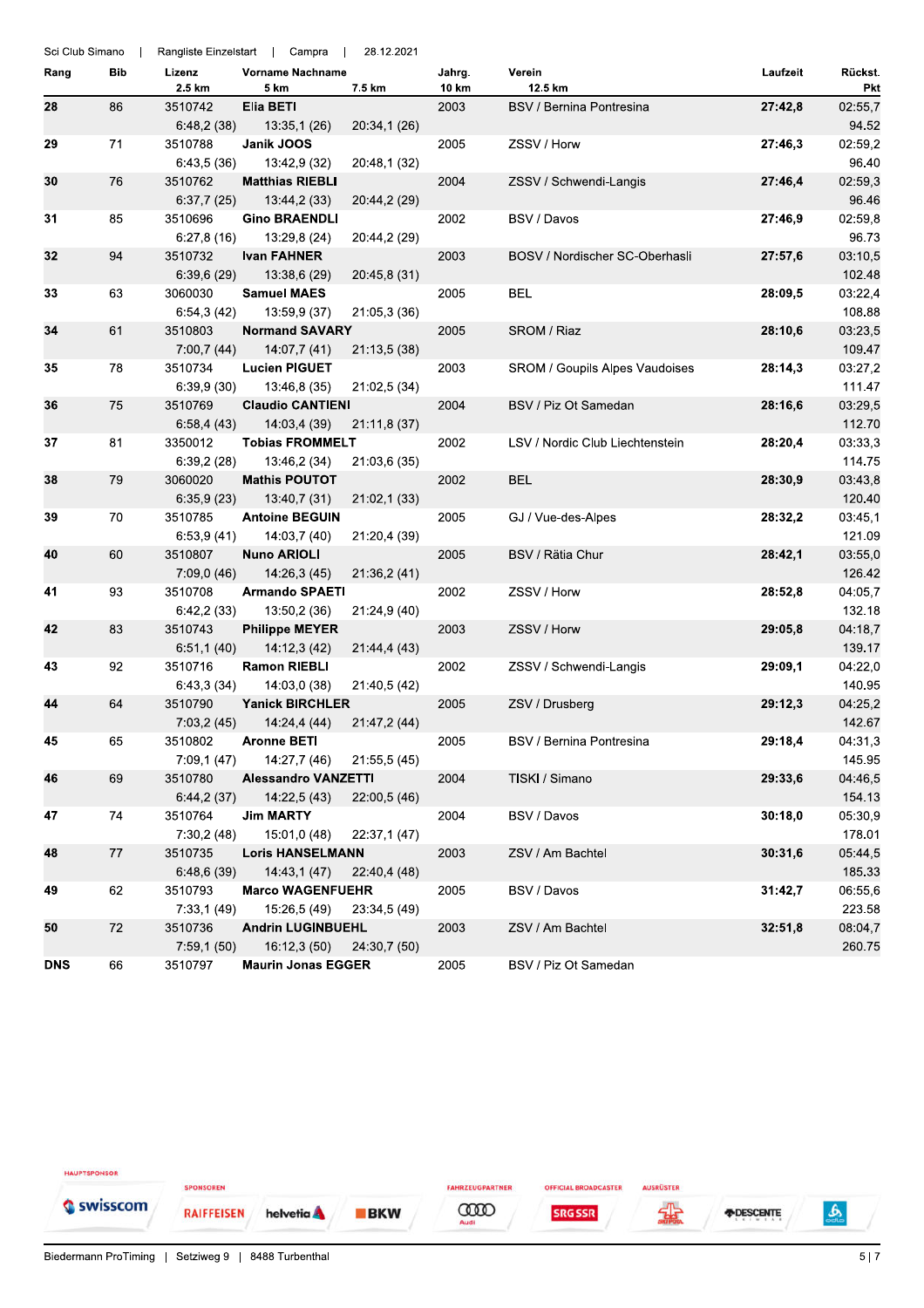Sci Club Simano | Rangliste Einzelstart | Campra | 28.12.2021

| '.5 km<br>. .<br>2.5 km<br>km<br>ร km<br>∣km | Pkt |
|----------------------------------------------|-----|

|    |     | Männer 15 km (6 x 2.5 km) |                                            |              |                      |                                |         |                   |
|----|-----|---------------------------|--------------------------------------------|--------------|----------------------|--------------------------------|---------|-------------------|
| 1  | 153 | 3510421                   | <b>Marius DANUSER</b>                      |              | 1992                 | SSW / Vättis                   | 37:21,6 |                   |
|    |     | 6:02,7(2)                 | 12:15,6(2)                                 | 18:36,4(2)   | 24:53,5(2)           | 31:11,1(1)                     |         | 0.00              |
| 2  | 150 | 3510615                   | <b>Avelino NAEPFLIN</b>                    |              | 2000                 | ZSSV / Beckenried-Klewenalp    | 37:45,0 | 00:23,4           |
|    |     | 6:07,4(3)                 | 12:20,3(3)                                 | 18:40,0(3)   | 25:09,0(3)           | 31:32,2(3)                     |         | 8.35              |
| 3  | 152 | 3510513                   | <b>Marino CAPELLI</b>                      |              | 1996                 | BSV / Davos                    | 37:50,6 | 00:29,0           |
|    |     | 5:58,9(1)                 | 12:09,5(1)                                 | 18:26,2(1)   | 24:52,6(1)           | 31:19,3(2)                     |         | 10.35             |
| 4  | 151 | 3510206                   | <b>Eligius TAMBORNINO</b>                  |              | 1986                 | BSV / Club da skis Trun        | 38:54,3 | 01:32,7           |
|    |     | 6:13,2(5)                 | 12:38,1(4)                                 | 19:13,8 (4)  | 25:54,0 (4)          | 32:27,0(4)                     |         | 33.08             |
| 5  | 147 | 3510643                   | <b>Curdin RAEZ</b>                         |              | 2000                 | BSV / Alpina St.Moritz         | 38:59,5 | 01:37,9           |
|    |     | 6:08,7(4)                 | 12:41,0(5)                                 | 19:16,6(5)   | 25:54,8(5)           | 32.28,0(5)                     |         | 34.94             |
| 6  | 146 | 3510637                   | <b>Severin BAESSLER</b>                    |              | 1999                 | SSW / Elm                      | 39:21,9 | 02:00,3           |
|    |     | 6:20,9(9)                 | 12:55,6(7)                                 | 19:33,5(7)   | 26:19,3(7)           | 32:58,2(6)                     |         | 42.93             |
| 7  | 149 | 3510548                   | <b>Gian Flurin PFAEFFLI</b>                |              | 1996                 | BSV / Bernina Pontresina       | 39:25,0 | 02:03,4           |
|    |     | 6:14,5(6)                 | 12:47,7(6)                                 | 19:24,5(6)   | 26:19,7(8)           | 32:59,1(7)                     |         | 44.04             |
| 8  | 140 | 3510621                   | <b>Daniel GRAETZER</b>                     |              | 1998                 | ZSV / Drusberg                 | 39:43,7 | 02:22,1           |
|    |     | 6:17,6(7)                 | 12:56,0(8)                                 | 19:41,8 (9)  | 26:29,8(9)           | 33:11,1(8)                     |         | 50.71             |
| 9  | 148 | 3510566                   | <b>Livio MATOSSI</b>                       |              | 1997                 | BSV / Alpina St.Moritz         | 39:46,6 | 02:25,0           |
|    |     | 6:20,0(8)                 | 13:01,1(9)                                 | 19:38,4(8)   | 26:18,8(6)           | 33:16,6(9)                     |         | 51.75             |
| 10 | 143 | 3510690                   | <b>Ricky STEINAUER</b>                     |              | 2000                 | ZSV / Einsiedeln               | 40:11,3 | 02:49,7           |
|    |     | 6:31,4(13)                | 13:10,1(12)                                | 19:53,6 (11) | 26:45,6 (11)         | 33:32,3 (10)                   |         | 60.56             |
| 11 | 139 | 3510681                   | <b>Fabian FAHNER</b>                       |              | 2001                 | BOSV / Nordischer SC-Oberhasli | 40:14,5 | 02:52,9           |
|    |     | 6:24,1(10)                | 13:05,1(10)                                | 19:47,4 (10) | 26:43,5 (10)         | 33:39,3(11)                    |         | 61.71             |
| 12 | 145 | 3510486                   | <b>Philippe NICOLLIER</b>                  |              | 1994                 | SAS / SAS Bern                 | 40:26,7 | 03:05,1           |
|    |     | 6:27,8(12)                | 13:13,1(13)                                | 20:03,7 (13) | 26:53,1 (13)         | 33:42,4 (12)                   |         | 66.06             |
| 13 | 137 | 3040155                   | <b>John WALKER</b>                         |              | 1987                 | <b>AUS</b>                     | 40:43,8 | 03:22,2           |
|    |     | 6:33,8(15)                | 13:08,5(11)                                | 19:53,8 (12) | 26:50,0 (12)         | 33:51,1(13)                    |         | 72.16             |
| 13 | 138 | 3510638                   | <b>Samuel BEELER</b>                       |              | 1999                 | ZSSV / Rothenthurm             | 40:43,8 | 03:22,2           |
|    |     | 6:32,6(14)                | 13:18,3(14)                                | 20:16,7(14)  | 27:12,9 (14)         | 34:08,7 (14)                   |         | 72.16             |
| 15 | 134 | 3040133                   | <b>Bentley WALKER-BROOSE</b>               |              | 2001                 | <b>AUS</b>                     | 41:46,5 | 04:24,9           |
|    |     | 6:34,6(16)                | 13:20,5 (15)                               | 20:18,1(15)  | 27:28,8 (15)         | 34:39,9 (15)                   |         | 94.54             |
| 16 | 133 | 3030018                   | <b>Gonzalo Angel GOMEZ</b>                 |              | 1997                 | ARG                            | 42:17,4 | 04:55,8           |
|    |     | 6:45,8(17)                | 13:48,5 (17)                               | 20:46,8 (16) | 27:57,6 (16)         | 35:12,2(16)                    |         | 105.57            |
| 17 | 141 | 3510636                   | <b>Florian GULER</b>                       |              | 1999                 | BSV / Davos                    | 42:21,8 | 05:00,2           |
|    |     | 6:27,4(11)                | 13:34,0 (16)                               | 20:54,2 (18) | 28:16,2 (18)         | 35:29,2 (18)                   |         | 107.14            |
| 18 | 128 | 3040156                   | <b>Cal BRITTEN</b>                         |              | 1988                 | <b>AUS</b>                     | 42:28,4 | 05:06,8           |
|    |     | 6:55,0(22)                | 13:50,6 (19)                               | 20:52,7 (17) | 28:00,5 (17)         | 35:17,9 (17)                   |         | 109.49            |
| 19 | 122 | 3510755                   | <b>Robin LOCHER</b>                        |              | 2000                 | SAS / SAS Bern                 | 42:48,0 | 05:26,4<br>116.49 |
| 20 | 136 | 6:52,0(21)<br>3510687     | 13:53,1 (20)<br><b>Matthias LEIBUNDGUT</b> | 21:00,2 (19) | 28:19,2 (19)<br>1996 | 35:35,9 (19)<br>SAS / SAS Bern | 42:52,2 |                   |
|    |     | 6:51,3(20)                | 13:50,4(18)                                | 21:02,9 (20) | 28:21,1 (20)         | 35:36,9 (20)                   |         | 05:30,6<br>117.99 |
| 21 | 132 | 3510630                   | <b>Christoph GASCHE</b>                    |              | 1986                 | SVAL / Obergoms                | 43:28,2 | 06:06,6           |
|    |     | 7:09,0(26)                | 14:19,0(23)                                | 21:29,4 (23) | 28:52,3 (21)         | 36:13,3(21)                    |         | 130.84            |
| 22 | 142 | 3040108                   | <b>Mark POLLOCK</b>                        |              | 1992                 | <b>AUS</b>                     | 44:07,4 | 06:45,8           |
|    |     | 6:49,4(19)                | 13:58,2 (22)                               | 21:22,5 (22) | 28:58,1 (23)         | 36:31,8 (22)                   |         | 144.83            |
| 23 | 131 | 3040139                   | <b>Fedele DE CAMPO</b>                     |              | 2001                 | <b>AUS</b>                     | 44:23,8 | 07:02,2           |
|    |     | 6:46,9(18)                | 13:54,9 (21)                               | 21:18,7 (21) | 28:56,6 (22)         | 36:42,3(23)                    |         | 150.68            |
| 24 | 135 | 3510686                   | <b>Peter HIERNICKEL</b>                    |              | 2001                 | BSV / Davos                    | 44:46,2 | 07:24,6           |
|    |     | 6:58,0(23)                | 14:25,0 (24)                               | 22:04,6 (25) | 29:46,6 (24)         | 37:26,4 (24)                   |         | 158.67            |
| 25 | 126 | 3040144                   | <b>Charlie HIAM</b>                        |              | 2000                 | <b>AUS</b>                     | 44:56,3 | 07:34,7           |
|    |     | 7:06,2(25)                | 14:30,2 (26)                               | 22:12,4 (26) | 29:49,8 (26)         | 37:30,1(26)                    |         | 162.28            |
| 26 | 130 | 3040137                   | <b>Adam BARNETT</b>                        |              | 2000                 | <b>AUS</b>                     | 44:59,9 | 07:38,3           |
|    |     | 7:03,2(24)                | 14:26,2 (25)                               | 22:02,9 (24) | 29:47,0 (25)         | 37:27,2 (25)                   |         | 163.56            |
| 27 | 124 | 3040135                   | <b>Tom HOOGENRAAD</b>                      |              | 1999                 | <b>AUS</b>                     | 45:53,6 | 08:32,0           |
|    |     | 7:13,7(27)                | 14:53,0 (27)                               | 22:33,5 (27) | 30:21,1(27)          | 38:07,8 (27)                   |         | 182.73            |
|    |     |                           |                                            |              |                      |                                |         |                   |

HAUPTSPONSOR

Swisscom

**RAIFFEISEN** helvetia A **COOD SRG SSR** 

**OFFICIAL BROADCASTER** 

FAHRZEUGPARTNER

**BKW** 

AUSRÜSTER 霖

*FIDESCENTE* 

SPONSOREN

 $\frac{6}{200}$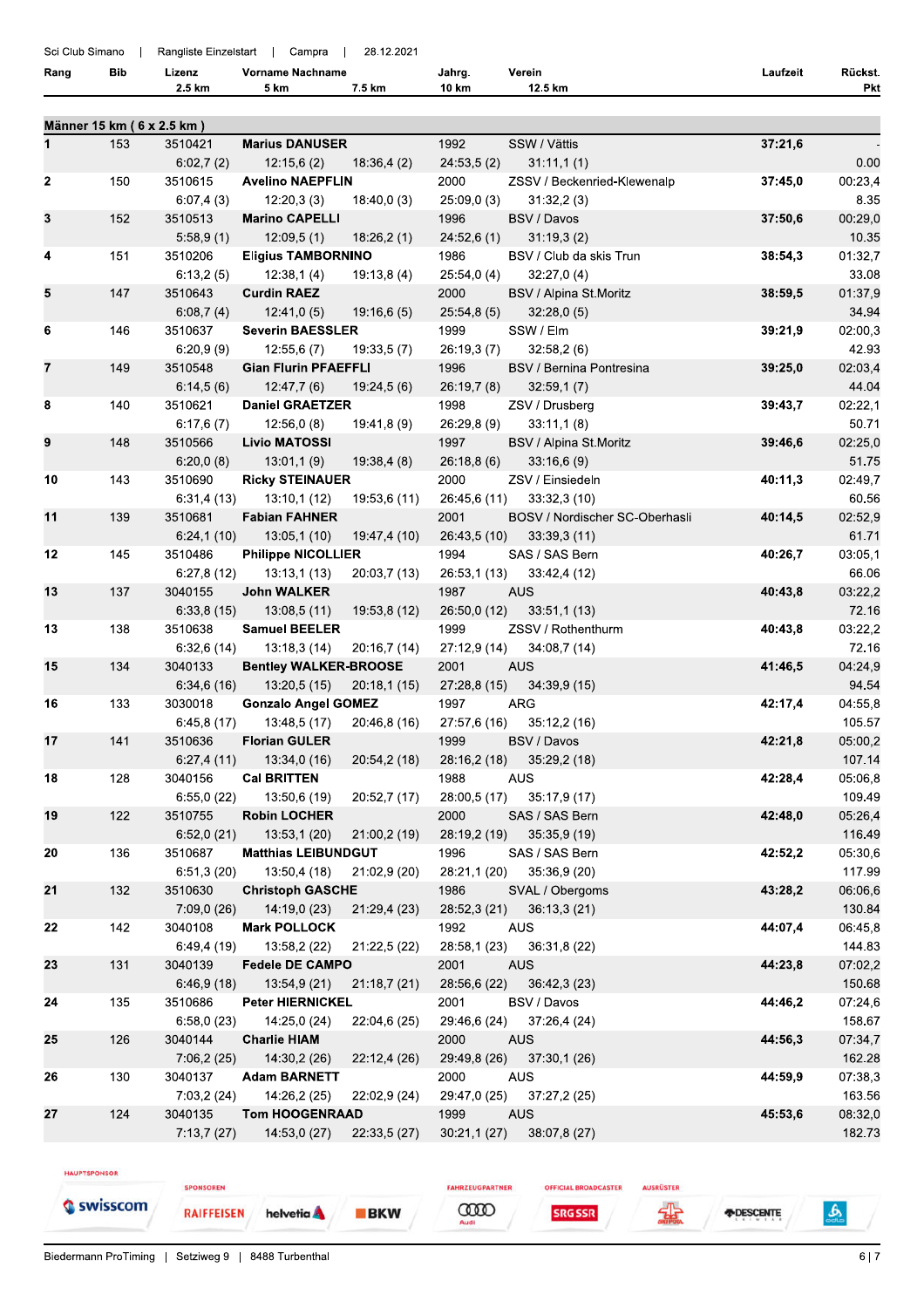| Sci Club Simano |            | Rangliste Einzelstart | Campra                                       | 28.12.2021   |                      |                            |          |                       |
|-----------------|------------|-----------------------|----------------------------------------------|--------------|----------------------|----------------------------|----------|-----------------------|
| Rang            | <b>Bib</b> | Lizenz<br>2.5 km      | Vorname Nachname<br>5 km                     | 7.5 km       | Jahrg.<br>10 km      | Verein<br>12.5 km          | Laufzeit | Rückst.<br><b>Pkt</b> |
| 28              | 123        | 3540010<br>8:09,7(28) | <b>Pedro MONTES DE OCA</b><br>16:33,7 (28)   | 25:21,6 (28) | 1980<br>34:07,9 (28) | <b>MEX</b><br>42:55,3 (28) | 51:34.1  | 14:12,5<br>304.25     |
| 29              | 121        | 3720041<br>8:42,5(29) | <b>Zolbavar TSERENDENDEV</b><br>18:20.9 (29) | 27:44,9 (29) | 1984<br>37:04,3 (29) | <b>MGL</b><br>46:22,3 (29) | 55:40,0  | 18:18,4<br>392.01     |
| <b>DNS</b>      | 125        | 3540006               | <b>Antonio PINEYRO</b>                       |              | 1991                 | <b>MEX</b>                 |          |                       |
| <b>DNS</b>      | 127        | 3540009               | Jonathan SOTO MORENO                         |              | 1993                 | <b>MEX</b>                 |          |                       |
| <b>DNS</b>      | 129        | 3030021               | <b>Axel Nicolas CIUFFO</b>                   |              | 1988                 | <b>ARG</b>                 |          |                       |
| <b>DNS</b>      | 144        | 3080036               | <b>Steve HIESTAND</b>                        |              | 1984                 | <b>BRA</b>                 |          |                       |

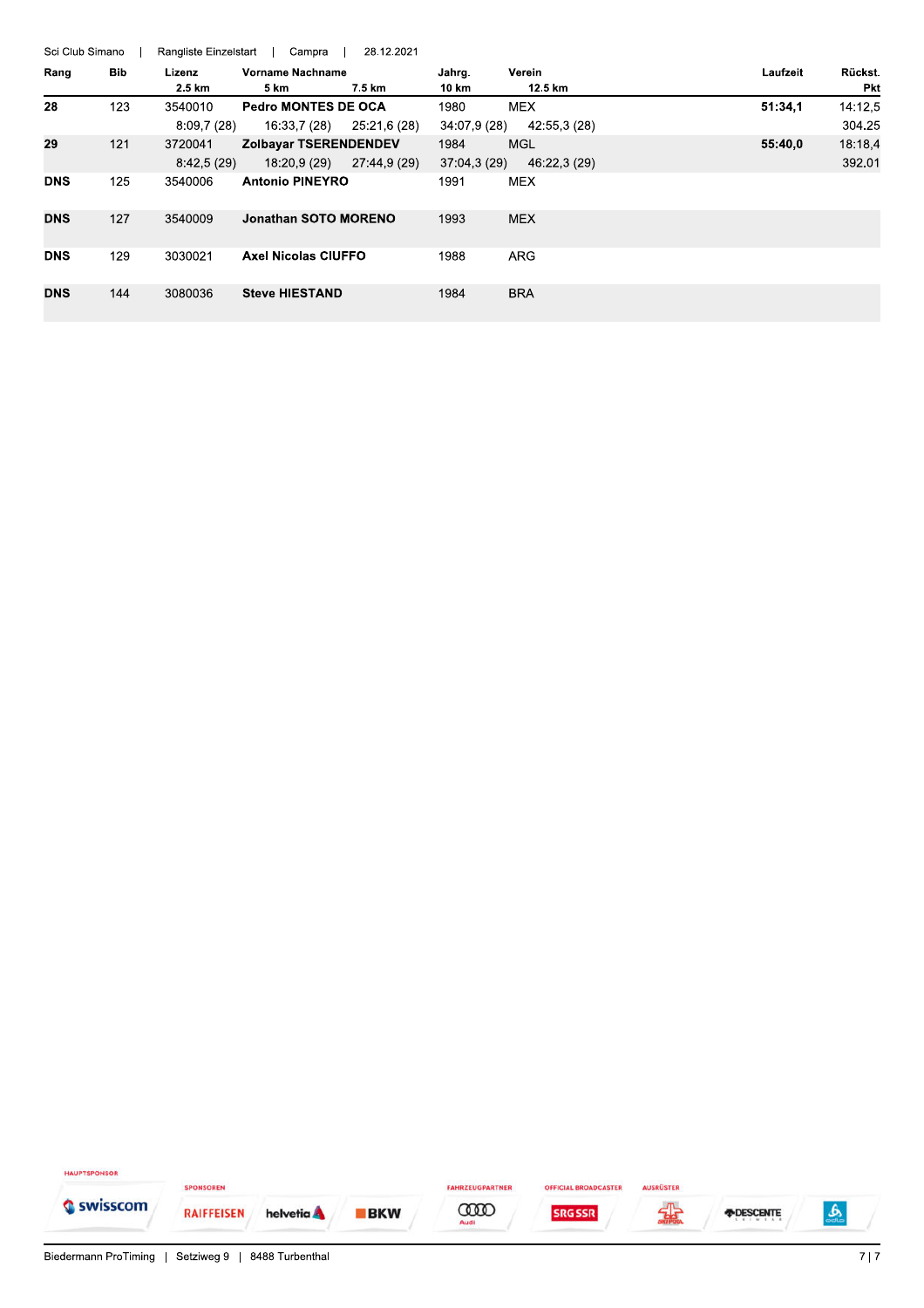

## **BKW Swiss Cup Campra, Einzelstart Rangliste**

Campra 28.12.2021

| Jury                             |                           |                       |                                                   |                 | <b>Technische Daten</b>                                                 |                  |                                      |                                     |                                     |
|----------------------------------|---------------------------|-----------------------|---------------------------------------------------|-----------------|-------------------------------------------------------------------------|------------------|--------------------------------------|-------------------------------------|-------------------------------------|
| <b>TD-FIS</b><br>Wettkampfleiter | TD-Fis Ass. Race Director |                       | Robert Germann<br>Edi Zihlmann<br>Nicola Vanzetti |                 | <b>Distanz</b><br>Start/Ziel<br>Höchster Punkt<br><b>Tiefster Punkt</b> |                  | 7.5 km<br>1420 m<br>1439 m<br>1409 m | 10 km<br>1420 m<br>1439 m<br>1409 m | 15 km<br>1420 m<br>1439 m<br>1409 m |
| Technik                          |                           |                       | frei<br>Einzelstart, Intervall 30 Sekunden        |                 | Höchstanstieg (MC)<br>Gesamtsteigung (TC)                               |                  | 36 m<br>306 m                        | 36 m<br>408 m                       | 36 m<br>612 m                       |
| Codex                            |                           | 7.5 km F FIS W        | 50.76<br>3697                                     | Wetter          | Bewölkt                                                                 | 2 °C             |                                      | Gemeldet                            | 133                                 |
|                                  |                           | 10 km F JUN M         | 3700<br>54.5                                      | Schnee          | kompakt                                                                 | $-1$ °C          |                                      | Gestartet                           | 123                                 |
|                                  |                           | 15 km F FIS M         | 35.36<br>3698                                     | Starttime       | 9:30:00,0                                                               | Endtime          | 11:26:10,2                           | Rangiert                            | 123                                 |
| Rang                             | StrNr                     | Lizenz<br>2.5 km      | <b>Vorname Nachname</b><br>5 km<br>7.5 km         | Jahrg.<br>10 km | Verein<br>12.5 km                                                       |                  |                                      | Laufzeit                            | Rückst.<br>Pkt                      |
|                                  | Frauen U18/U20 7.5 km     |                       |                                                   |                 |                                                                         |                  |                                      |                                     |                                     |
| $\mathbf{1}$                     | 40                        | 3515396<br>7:20,7(2)  | Ramona SCHOEPFER<br>14:52,7(1)                    | 2004            | ZSSV / Marbach                                                          |                  |                                      | 22:26,3                             | 0.00                                |
| $\mathbf 2$                      | 30                        | 3045101               | Zana EVANS                                        | 2004            | AUS                                                                     |                  |                                      | 22:29,4                             | 00:03,1                             |
|                                  |                           | 7:28,9(6)             | 15:01,2(3)                                        |                 |                                                                         |                  |                                      |                                     | 1.84                                |
| 3                                | 46                        | 3515375<br>7:16,5(1)  | Marina KAELIN<br>14:57,5(2)                       | 2003            | BSV / Alpina St.Moritz                                                  |                  |                                      | 22:37,1                             | 00:10,8<br>6.42                     |
| 4                                | 19                        | 3536010               | <b>Amelia TUCKER</b>                              | 2002            | <b>USA</b>                                                              |                  |                                      | 22:43,1                             | 00:16,8                             |
| 5                                | 32                        | 7:28,3(5)<br>3515398  | 15:06,8(5)<br><b>Nadia STEIGER</b>                | 2004            | ZSSV / Horw                                                             |                  |                                      | 22:52,0                             | 9.98<br>00:25,7                     |
|                                  |                           | 7:27,0(3)             | 15:09,3(6)                                        |                 |                                                                         |                  |                                      |                                     | 15.27                               |
| 6                                | 17                        | 3515408               | <b>Anina HUTTER</b>                               | 2005            | BSV / Rätia Chur                                                        |                  |                                      | 22:58,6                             | 00:32,3                             |
| $\overline{7}$                   | 11                        | 7:28,2(4)<br>3295530  | 15:06,4(4)<br>Maria Adele ZAMPA                   | 2004            | <b>BSV / Trais Fluors Celerina</b>                                      |                  |                                      | 23:08,4                             | 19.19<br>00:42,1                    |
|                                  |                           | 7:28,9(6)             | 15:14,1(7)                                        |                 |                                                                         |                  |                                      |                                     | 25.02                               |
| 8                                | 37                        | 3515399               | <b>Leandra BECK</b>                               | 2004            | BSV / Alpina St.Moritz                                                  |                  |                                      | 23:10,7                             | 00:44,4                             |
|                                  |                           | 7:30,7(9)             | 15:18,3(8)                                        |                 |                                                                         |                  |                                      |                                     | 26.38                               |
| 9                                | 43                        | 3515362<br>7:29,8(8)  | <b>Bianca BUHOLZER</b><br>15:24,0(9)              | 2002            | ZSSV / Horw                                                             |                  |                                      | 23:15,7                             | 00:49,4<br>29.35                    |
| 10                               | 12                        | 3515402               | <b>Estelle DARBELLAY</b>                          | 2005            | SVAL / Val Ferret                                                       |                  |                                      | 23:31,0                             | 01:04,7                             |
|                                  |                           | 7:49,9 (12)           | 15:48,6 (12)                                      |                 |                                                                         |                  |                                      |                                     | 38.45                               |
| 11                               | 36                        | 3515359               | <b>Selina HAAS</b>                                | 2002            | ZSSV / Marbach                                                          |                  |                                      | 23:45,0                             | 01:18,7                             |
|                                  |                           | 7:50,7(13)            | 15:50,9 (13)                                      |                 |                                                                         |                  |                                      |                                     | 46.77                               |
| 12                               | 38                        | 3515360<br>7:34,6(10) | <b>Malia ELMER</b><br>15:39,9 (10)                | 2002            | OSSV / Riedern                                                          |                  |                                      | 23:57,1                             | 01:30,8<br>53.96                    |
| 13                               | 34                        | 3515356<br>7:42,2(11) | <b>Helena GUNTERN</b><br>15:45,2 (11)             | 2002            | <b>BSV / Sarsura Zernez</b>                                             |                  |                                      | 24:05,0                             | 01:38,7<br>58.65                    |
| 14                               | 8                         | 3515404<br>8:17,1(21) | <b>Sophie REY</b><br>16:40,6 (18)                 | 2005            | SVAL / Les Pionniers du Val d'Hérens                                    |                  |                                      | 24:47,8                             | 02:21,5<br>84.08                    |
| 15                               | 13                        | 3515370               | <b>Charlotte DESCHENAUX</b>                       | 2003            | <b>SROM / Glisse Club Romont</b>                                        |                  |                                      | 24:51,3                             | 02:25,0                             |
| 16                               | 21                        | 8:12,3(19)<br>3515376 | 16:36,3 (16)<br><b>Fiona CHRISTEN</b>             | 2003            | ZSSV / Unterschächen                                                    |                  |                                      | 24:52,5                             | 86.16<br>02:26,2                    |
|                                  |                           | 8:19,4(23)            | 16:33,3 (15)                                      |                 |                                                                         |                  |                                      |                                     | 86.88                               |
| 17                               | 23                        | 3515361               | Julia HAUSER                                      | 2002            | OSSV / Riedern                                                          |                  |                                      | 25:04,3                             | 02:38,0                             |
|                                  |                           | 8:03,5(15)            | 16:37,7 (17)                                      |                 |                                                                         |                  |                                      |                                     | 93.89                               |
|                                  | <b>HAUPTSPONSOR</b>       |                       |                                                   |                 |                                                                         |                  |                                      |                                     |                                     |
|                                  |                           | <b>SPONSOREN</b>      |                                                   |                 | <b>FAHRZEUGPARTNER</b><br><b>OFFICIAL BROADCASTER</b>                   | <b>AUSRÜSTER</b> |                                      |                                     |                                     |
|                                  | Swisscom                  | <b>RAIFFEISEN</b>     | helvetia <b>A</b><br><b>BKW</b>                   | <b>COOD</b>     | <b>SRG SSR</b>                                                          | ≮∯               | <b><i>FIDESCENTE</i></b>             |                                     | $\mathbf{B}$                        |

**SRG SSR** 

金

Biedermann ProTiming | Setziweg 9 | 8488 Turbenthal

த

**SWISSSKI** 

 $\sqrt{s}$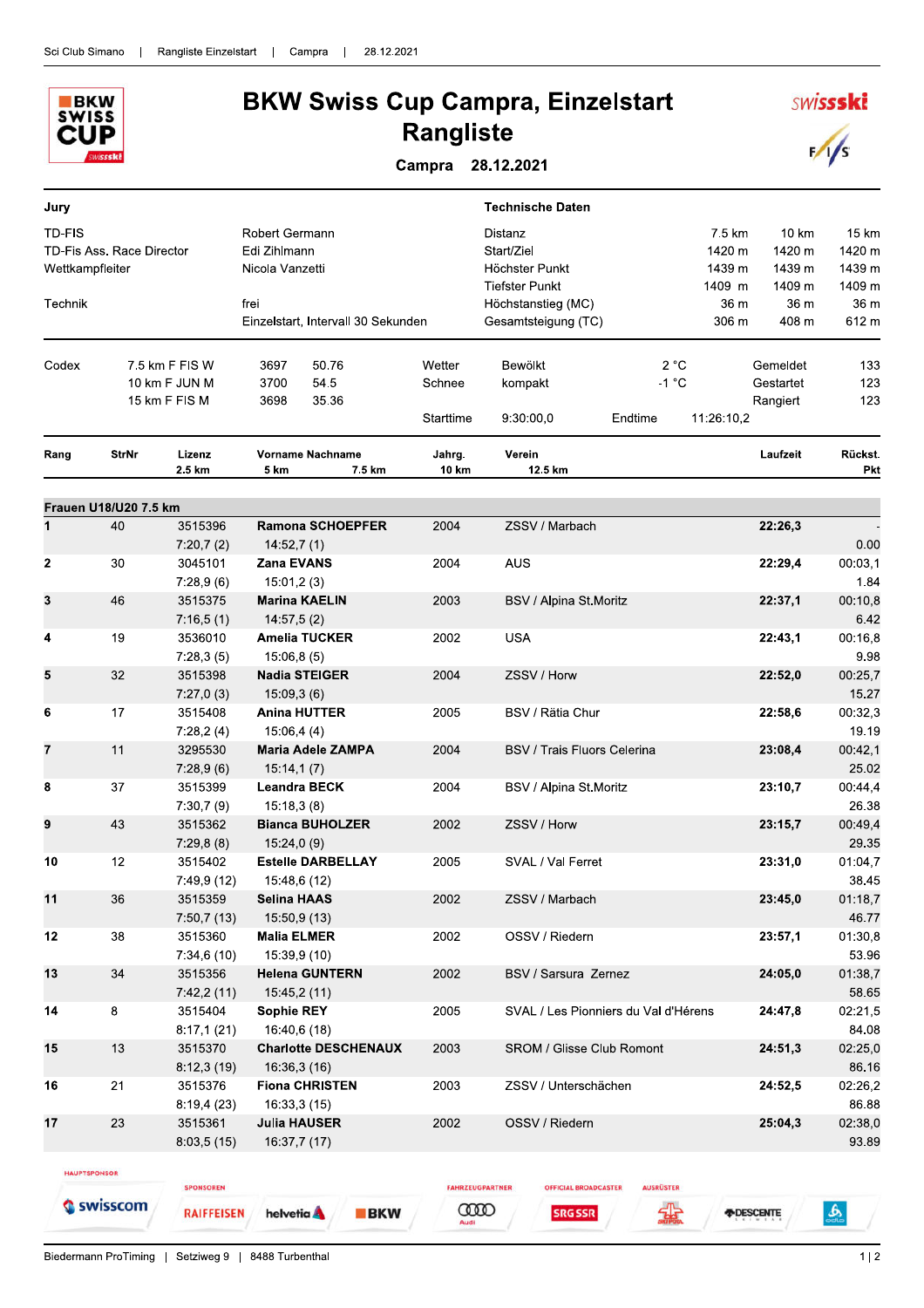| Sci Club Simano |              | Rangliste Einzelstart | 28.12.2021<br>Campra                   |               |                                |          |                |
|-----------------|--------------|-----------------------|----------------------------------------|---------------|--------------------------------|----------|----------------|
| Rang            | <b>StrNr</b> | Lizenz                | <b>Vorname Nachname</b>                | Jahrg.        | Verein<br>12.5 km              | Laufzeit | Rückst.        |
| 18              | 25           | 2.5 km<br>3515383     | 7.5 km<br>5 km<br><b>Sarah MEISSER</b> | 10 km<br>2003 | <b>BSV / Davos</b>             | 25:05,5  | Pkt<br>02:39,2 |
|                 |              | 8:03,2(14)            | 16:29.4 (14)                           |               |                                |          | 94.60          |
| 19              | 16           | 3515377               | Svenja KIENHOLZ                        | 2003          | BOSV / Nordischer SC-Oberhasli | 25:19,7  | 02:53,4        |
|                 |              | 8:10,8(17)            | 16:44,8 (19)                           |               |                                |          | 103.04         |
| 19              | 18           | 3515393               | <b>Lea ZIMMERMANN</b>                  | 2004          | BSV / Davos                    | 25:19,7  | 02:53,4        |
|                 |              |                       | 16:46.0 (20)                           |               |                                |          | 103.04         |
| 21              |              | 8:12,1(18)            | <b>Celia RUEEGG</b>                    |               | ZSV / Am Bachtel               |          |                |
|                 | 24           | 3515394               |                                        | 2004          |                                | 25:37,2  | 03:10,9        |
|                 |              | 8:07,6(16)            | 16:52,7 (21)                           |               |                                |          | 113.44         |
| 22              | 31           | 3515368               | <b>Fiona TRIEBS</b>                    | 2003          | BSV / Sarsura Zernez           | 25:37,7  | 03:11,4        |
|                 |              | 8:18,1(22)            | 16:56,9 (22)                           |               |                                |          | 113.73         |
| 23              | 5            | 3515403               | <b>Tabea KNOBEL</b>                    | 2005          | ZSV / Am Bachtel               | 25:38,0  | 03:11,7        |
|                 |              | 8:23,0(24)            | 17:03,5(23)                            |               |                                |          | 113.91         |
| 24              | 27           | 3515371               | <b>Noemie CHARRIERE</b>                | 2003          | SROM / Im Fang                 | 25:46.9  | 03:20,6        |
|                 |              | 8:15.9(20)            | 17:08,9 (24)                           |               |                                |          | 119.20         |
| 25              | 9            | 3515387               | <b>Luana FEUBLI</b>                    | 2003          | ZSSV / Büren - Oberdorf        | 27:00,0  | 04:33,7        |
|                 |              | 8:28,5(25)            | 17:48,8 (25)                           |               |                                |          | 162.64         |
| 26              | 4            | 3515401               | <b>Jeanne PERRITAZ</b>                 | 2005          | SROM / Im Fang                 | 27:08.0  | 04:41,7        |
|                 |              | 8:51,5(27)            | 18:03,8 (26)                           |               |                                |          | 167.39         |
| 27              | 6            | 3515391               | <b>Elina BIDERBOST</b>                 | 2004          | SVAL / Obergoms                | 27:45.3  | 05:19,0        |
|                 |              | 8:50,1(26)            | 18:26,8 (27)                           |               |                                |          | 189.56         |
| 28              | 20           | 3515385               | <b>Lilou FREIHOLZ</b>                  | 2003          | SROM / Vallée de Joux          | 28:34.9  | 06:08,6        |
|                 |              | 9:15,9(28)            | 19:02,4 (28)                           |               |                                |          | 219.03         |
| <b>DNS</b>      | 3            | 3515407               | <b>Loane PELLATON</b>                  | 2005          | GJ / La Brévine                |          |                |
| <b>DNS</b>      | 35           | 3515386               | <b>Elyne MOOSER</b>                    | 2004          | SROM / Im Fang                 |          |                |
|                 |              |                       |                                        |               |                                |          |                |
| <b>DNS</b>      | 48           | 3515357               | <b>Siri WIGGER</b>                     | 2003          | ZSV / Am Bachtel               |          |                |

HAUPTSPONSOR SPONSOREN FAHRZEUGPARTNER **OFFICIAL BROADCASTER** AUSRÜSTER Swisscom 霖  $\frac{1}{2}$ **COOD RAIFFEISEN BKW SRG SSR** *FDESCENTE* helvetia A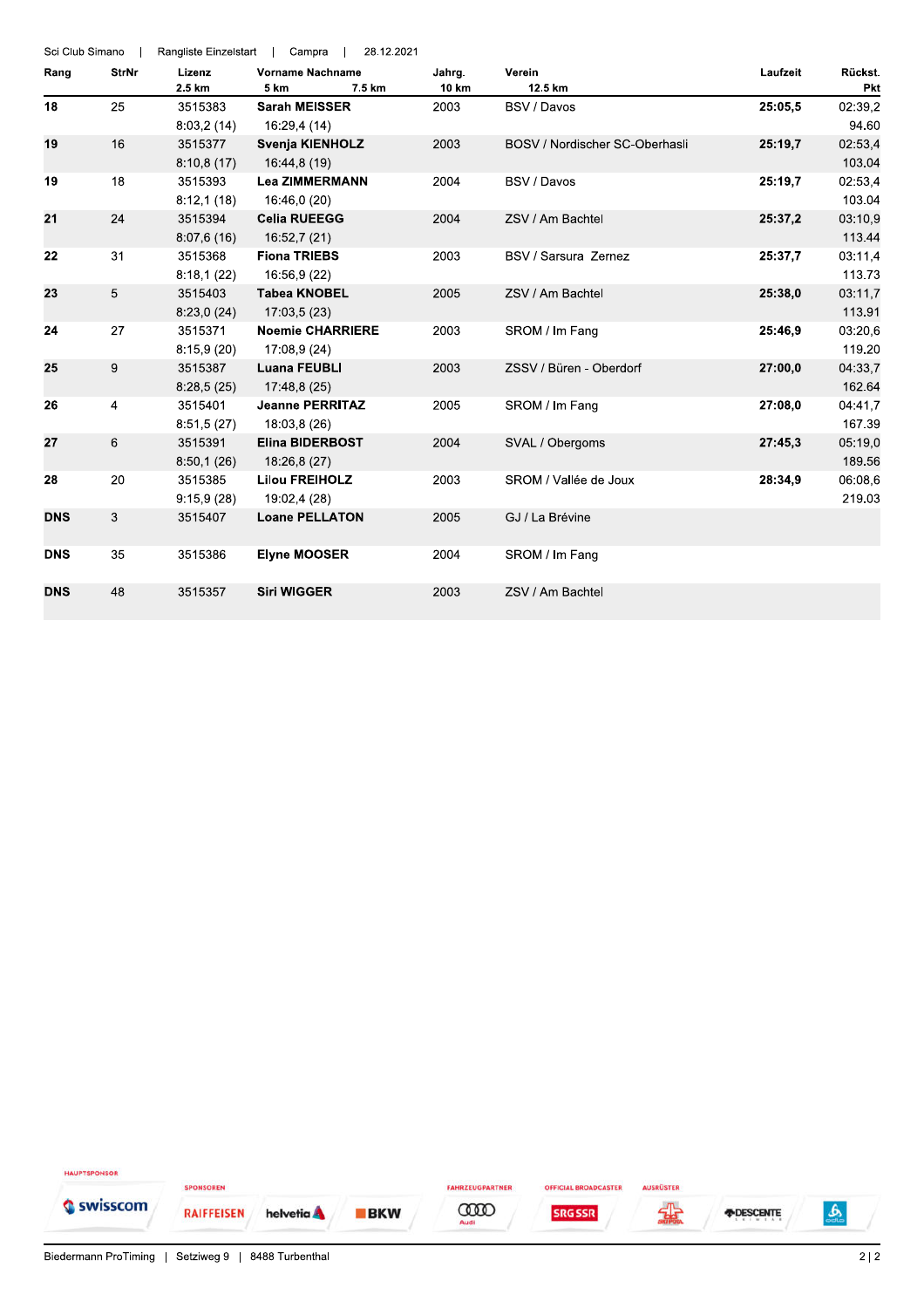

## **BKW Swiss Cup Campra, Einzelstart Rangliste**

Campra 28.12.2021

| Jury            |                           |                |                   |                                    |           | <b>Technische Daten</b>              |         |            |           |         |
|-----------------|---------------------------|----------------|-------------------|------------------------------------|-----------|--------------------------------------|---------|------------|-----------|---------|
| <b>TD-FIS</b>   |                           |                | Robert Germann    |                                    |           | Distanz                              |         | 7.5 km     | 10 km     | 15 km   |
|                 | TD-Fis Ass. Race Director |                | Edi Zihlmann      |                                    |           | Start/Ziel                           |         | 1420 m     | 1420 m    | 1420 m  |
| Wettkampfleiter |                           |                | Nicola Vanzetti   |                                    |           | Höchster Punkt                       |         | 1439 m     | 1439 m    | 1439 m  |
|                 |                           |                |                   |                                    |           | <b>Tiefster Punkt</b>                |         | 1409 m     | 1409 m    | 1409 m  |
| Technik         |                           |                | frei              |                                    |           | Höchstanstieg (MC)                   |         | 36 m       | 36 m      | 36 m    |
|                 |                           |                |                   | Einzelstart, Intervall 30 Sekunden |           | Gesamtsteigung (TC)                  |         | 306 m      | 408 m     | 612 m   |
| Codex           |                           | 7.5 km F FIS W | 3697              | 50.76                              | Wetter    | Bewölkt                              |         | 2 °C       | Gemeldet  | 133     |
|                 |                           | 10 km F JUN M  | 3700              | 54.5                               | Schnee    | kompakt                              | $-1 °C$ |            | Gestartet | 123     |
|                 |                           | 15 km F FIS M  | 3698              | 35.36                              |           |                                      |         |            | Rangiert  | 123     |
|                 |                           |                |                   |                                    | Starttime | 9:30:00,0                            | Endtime | 11:26:10,2 |           |         |
| Rang            | <b>StrNr</b>              | Lizenz         |                   | <b>Vorname Nachname</b>            | Jahrg.    | Verein                               |         |            | Laufzeit  | Rückst. |
|                 |                           | 2.5 km         | 5 km              | 7.5 km                             | 10 km     | 12.5 km                              |         |            |           | Pkt     |
|                 | Frauen U18 7.5 km         |                |                   |                                    |           |                                      |         |            |           |         |
| 1               | 40                        | 3515396        |                   | <b>Ramona SCHOEPFER</b>            | 2004      | ZSSV / Marbach                       |         |            | 22:26,3   |         |
|                 |                           | 7:20,7(1)      | 14:52,7(1)        |                                    |           |                                      |         |            |           | 0.00    |
| $\mathbf{2}$    | 30                        | 3045101        |                   | <b>Zana EVANS</b>                  | 2004      | <b>AUS</b>                           |         |            | 22:29,4   | 00:03,1 |
|                 |                           | 7:28,9(4)      | 15:01,2(2)        |                                    |           |                                      |         |            |           | 1.84    |
| 3               | 32                        | 3515398        |                   | <b>Nadia STEIGER</b>               | 2004      | ZSSV / Horw                          |         |            | 22:52,0   | 00:25,7 |
|                 |                           | 7:27,0(2)      | 15:09.3(4)        |                                    |           |                                      |         |            |           | 15.27   |
| 4               | 17                        | 3515408        |                   | <b>Anina HUTTER</b>                | 2005      | BSV / Rätia Chur                     |         |            | 22:58,6   | 00:32,3 |
|                 |                           | 7:28,2(3)      | 15:06,4(3)        |                                    |           |                                      |         |            |           | 19.19   |
| 5               | 11                        | 3295530        |                   | <b>Maria Adele ZAMPA</b>           | 2004      | BSV / Trais Fluors Celerina          |         |            | 23:08,4   | 00:42,1 |
|                 |                           | 7:28,9(4)      | 15:14,1(5)        |                                    |           |                                      |         |            |           | 25.02   |
| 6               | 37                        | 3515399        |                   | <b>Leandra BECK</b>                | 2004      | BSV / Alpina St.Moritz               |         |            | 23:10,7   | 00:44,4 |
|                 |                           | 7:30,7(6)      | 15:18,3(6)        |                                    |           |                                      |         |            |           | 26.38   |
| 7               | 12                        | 3515402        |                   | <b>Estelle DARBELLAY</b>           | 2005      | SVAL / Val Ferret                    |         |            | 23:31,0   | 01:04,7 |
|                 |                           | 7:49,9(7)      | 15:48,6(7)        |                                    |           |                                      |         |            |           | 38.45   |
| 8               | 8                         | 3515404        | <b>Sophie REY</b> |                                    | 2005      | SVAL / Les Pionniers du Val d'Hérens |         |            | 24:47,8   | 02:21,5 |
|                 |                           | 8:17,1(10)     | 16:40.6(8)        |                                    |           |                                      |         |            |           | 84.08   |
| 9               | 18                        | 3515393        |                   | <b>Lea ZIMMERMANN</b>              | 2004      | BSV / Davos                          |         |            | 25:19,7   | 02:53,4 |
|                 |                           | 8:12,1(9)      | 16:46,0(9)        |                                    |           |                                      |         |            |           | 103.04  |
| 10              | 24                        | 3515394        |                   | <b>Celia RUEEGG</b>                | 2004      | ZSV / Am Bachtel                     |         |            | 25:37,2   | 03:10.9 |
|                 |                           | 8:07,6(8)      | 16:52,7 (10)      |                                    |           |                                      |         |            |           | 113.44  |
| 11              | 5                         | 3515403        |                   | <b>Tabea KNOBEL</b>                | 2005      | ZSV / Am Bachtel                     |         |            | 25:38,0   | 03:11,7 |
|                 |                           | 8:23,0(11)     | 17:03,5(11)       |                                    |           |                                      |         |            |           | 113.91  |
| 12              | 4                         | 3515401        |                   | <b>Jeanne PERRITAZ</b>             | 2005      | SROM / Im Fang                       |         |            | 27:08,0   | 04:41,7 |
|                 |                           | 8:51,5(13)     |                   | 18:03,8 (12)                       |           |                                      |         |            |           | 167.39  |
| 13              | $6\phantom{1}$            | 3515391        |                   | <b>Elina BIDERBOST</b>             | 2004      | SVAL / Obergoms                      |         |            | 27:45,3   | 05:19,0 |
|                 |                           | 8:50,1(12)     |                   | 18:26,8 (13)                       |           |                                      |         |            |           | 189.56  |
| <b>DNS</b>      | 3                         | 3515407        |                   | <b>Loane PELLATON</b>              | 2005      | GJ / La Brévine                      |         |            |           |         |
| <b>DNS</b>      | 35                        | 3515386        |                   | <b>Elyne MOOSER</b>                | 2004      | SROM / Im Fang                       |         |            |           |         |

HAUPTSPONSOR SPONSOREN FAHRZEUGPARTNER **OFFICIAL BROADCASTER** AUSRÜSTER Swisscom 霖 **CODO**  $\mathbf{a}$ **RAIFFEISEN** helvetia **A BKW SRG SSR** *FIDESCENTE* 

**SWISSSKI** 

 $\sqrt{s}$